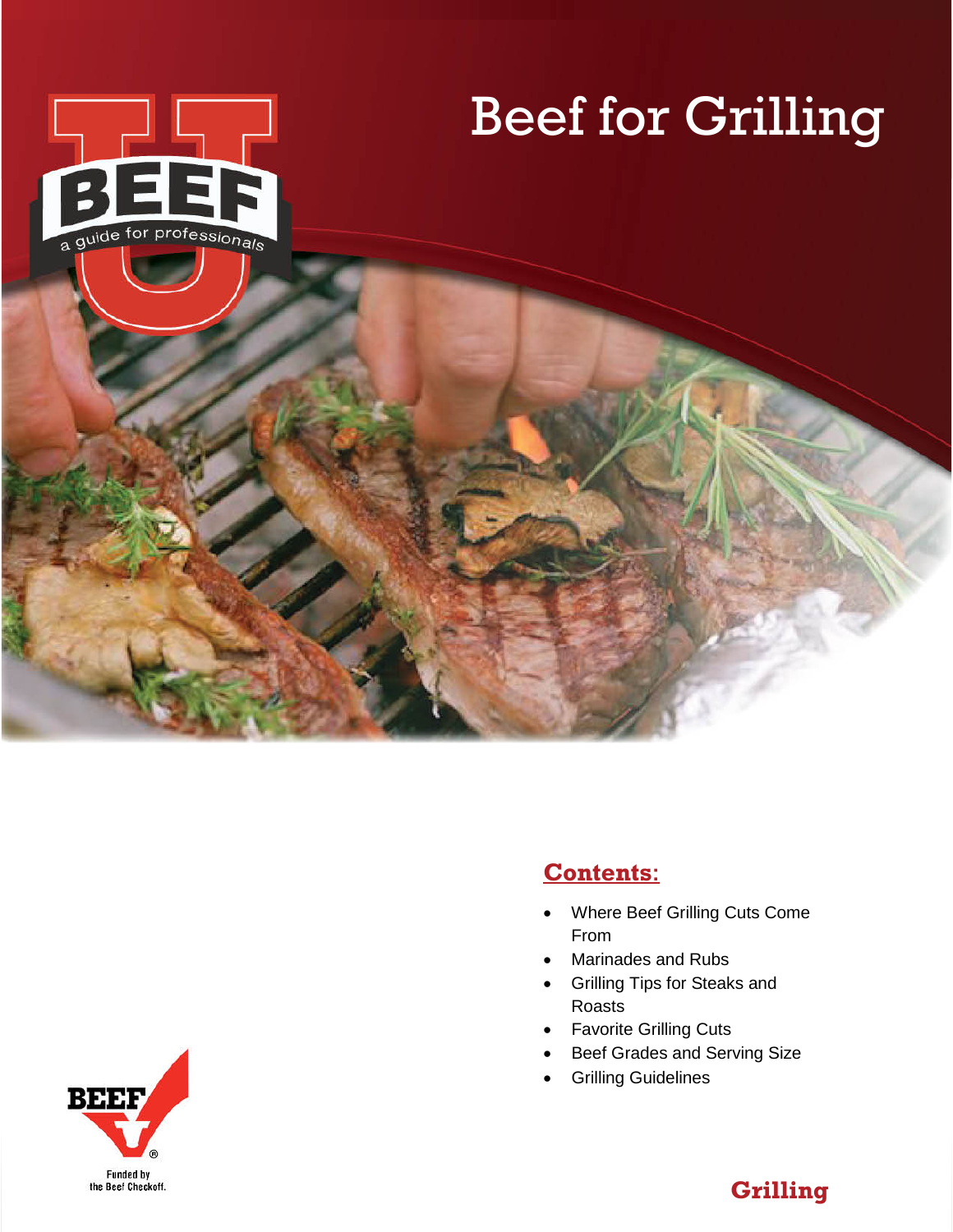

#### **Where Beef Grilling Cuts Come From**



#### **Marinades and Rubs**

A marinade is a seasoned liquid mixture that adds flavor and in some cases tenderizes beef. Marinades are commonly used with thin cuts, such as steaks. Some useful tips about marinating are:

- A flavoring marinade is used with tender beef cuts for a short time 15 minutes to 2 hours is enough to add flavor
- A tenderizing marinade is used with less tender beef cuts usually from the Chuck, Round, Flank and Plate and contains a food acid or a tenderizing enzyme
	- o Acidic ingredients include lemon or lime juice, vinegar, Italian dressing, salsa, yogurt or wine
	- o Tenderizing enzymes are present in fresh ginger, pineapple, papaya, kiwi and figs
- **Less tender steaks should be marinated at least 6 hours, but no more than 24** hours. Longer than 24 hours will result in a mushy texture
- Tenderizing marinades penetrate about 1/4 inch into the beef<br>■ Marinate in a food-safe plastic bag or in a nonreactive glass o
- Marinate in a food-safe plastic bag or in a nonreactive glass or stainless steel container in the refrigerator
- **Turn beef occasionally to allow even exposure to the marinade**
- Allow 1/4 to 1/2 cup of marinade for each 1 to 2 pounds of beef
- Always marinate in the refrigerator, never at room temperature
- Never save and reuse a marinade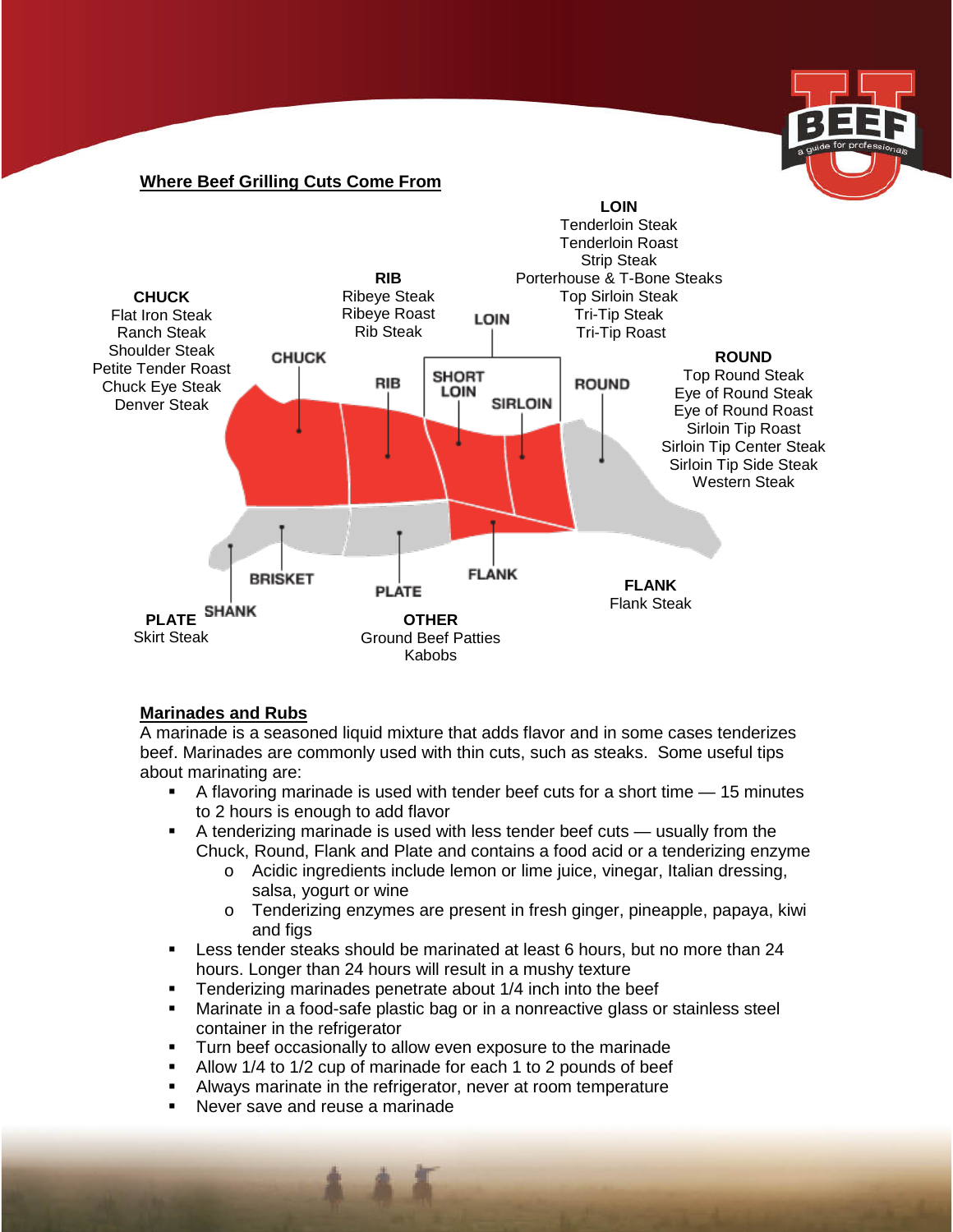

**If a marinade will be used later for basting, or served as a sauce, reserve a** portion of it before adding the beef. Marinade that has been in contact with uncooked beef must be brought to a full rolling boil for at least one minute before it can be used as a sauce.

## **Rubs**

A rub is a mixture of seasonings pressed onto the surface of beef before cooking. Rubs are commonly used on roasts, steaks and ground beef patties. Some useful tips about rubs are:

- **Dry rubs consist of herbs, spices and other dry seasonings**
- Paste-type rubs are dry seasonings held together with small amounts of wet ingredients, such as oil, crushed garlic, mustard, soy sauce, Worcestershire sauce and horseradish
- Rubs add flavor and form a delicious crust
- Rubs can be applied just before cooking. For more pronounced flavor, apply rub and refrigerate for several hours

# **Grilling Tips**

## Determining Doneness

Grill most steaks to medium rare (145°F) to medium (160°F) doneness for best results. [Grill steaks from the round to medium rare (145°F). Do not overcook.] Determine doneness with an instant-read thermometer or make a small slit near the bone (or center of boneless steak) and check the color. At medium rare, beef will be pink in the center and slightly brown toward the exterior.

#### Grilling Safety Tips

- Wash hands well in hot soapy water before and after handling meat and other fresh foods.
- Cook beef to its proper internal temperature:
	-
	- o Ground Beef 160°F<br>
	o Steaks 145°F 145 $\degree$ F to 160 $\degree$ F
- **Do not reuse plates or utensils that were used for raw meats without washing in** hot soapy water first.
- Refrigerate leftovers promptly after serving (within 2 hours after cooking).

# 3 Simple Steps to **Direct** Grilling Beef Steaks & Burgers

- 1. Prepare grill (charcoal or gas) according to manufacturer's directions for medium heat.
- 2. Season beef (directly from the refrigerator) with herbs or spices, as desired. Place on cooking grid.
- 3. Grill according to chart, turning occasionally. After cooking, season beef with salt, if desired.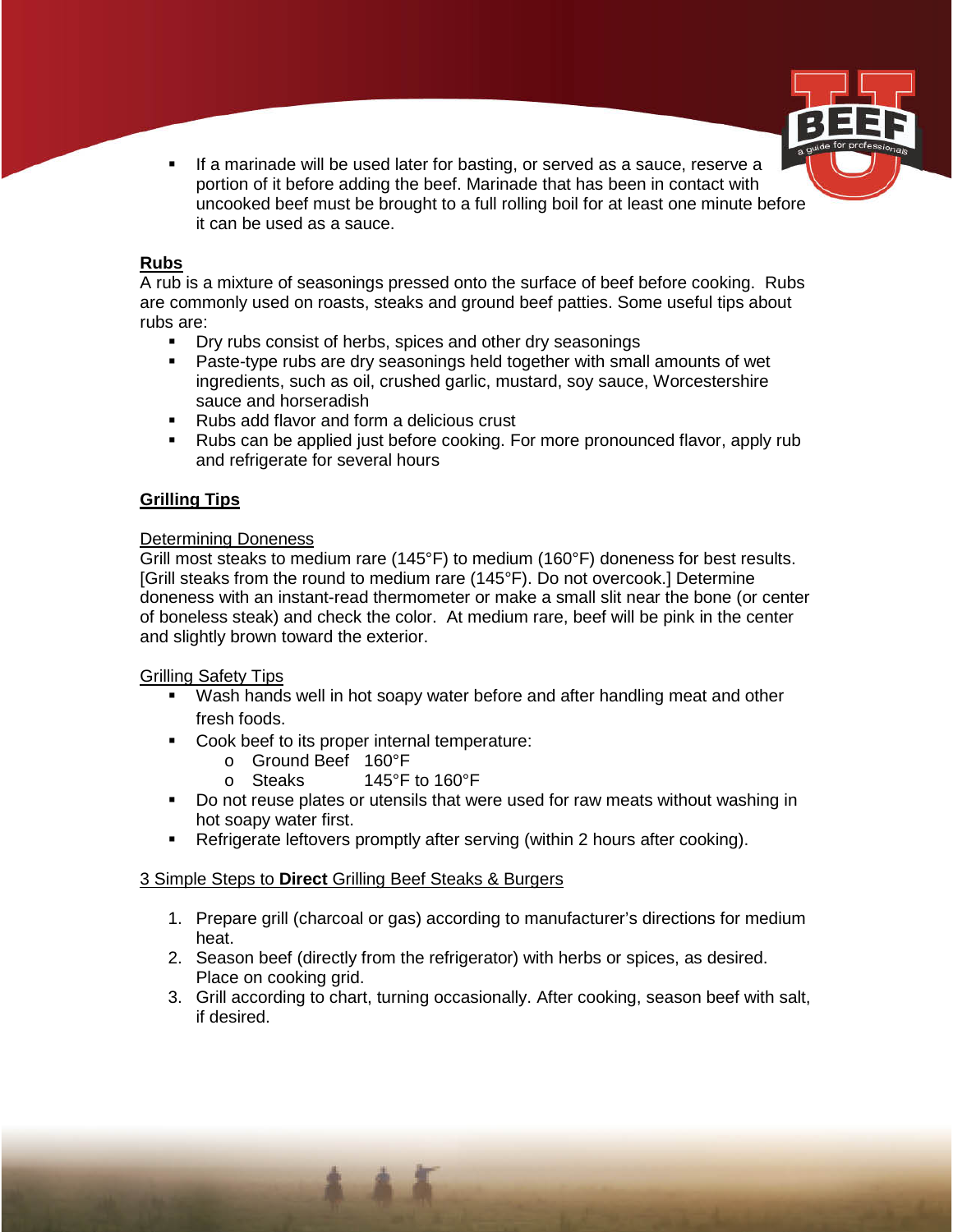

#### 3 Simple Steps to **Direct** Grilling Beef Roasts

- 1. Prepare grill (charcoal or gas) according to manufacturer's directions for medium heat.
- 2. Season beef (directly from refrigerator) with herbs or spices, as desired. Place on cooking grid.
- 3. Cover with grill lid and grill over medium heat for time indicated in chart or until thickest part of roast reaches internal temperature as specified, turning occasionally. Transfer roast to carving board; tent loosely with aluminum foil. Let roast stand 10 minutes. (Temperature will continue to rise about 5°F to reach desired doneness and roast will be easier to carve.)

## **Favorites for the Grill**

Special Steakhouse Favorites Tenderloin Steak Porterhouse/T-Bone Steaks Strip Steak Strip Filet Ribeye Steak Ribeye Filet Rib Steak Flat Iron Steak

#### Everyday Steak Favorites

Top Sirloin Steak Top Sirloin Filet Flank Steak Top Round Steak Eye of Round Steak Shoulder Steak Ranch Steak Petite Tender Medallions Chuck Eye Steak Denver Steak Sirloin Tip Center Steak Western Griller Steak Skirt Steak

#### Roast Favorites

Tenderloin Roast Eye of Round Roast Tri-Tip Roast Petite Tender Roast

Other Grill Favorites Ground Beef Patties Kabobs Back Ribs Short Ribs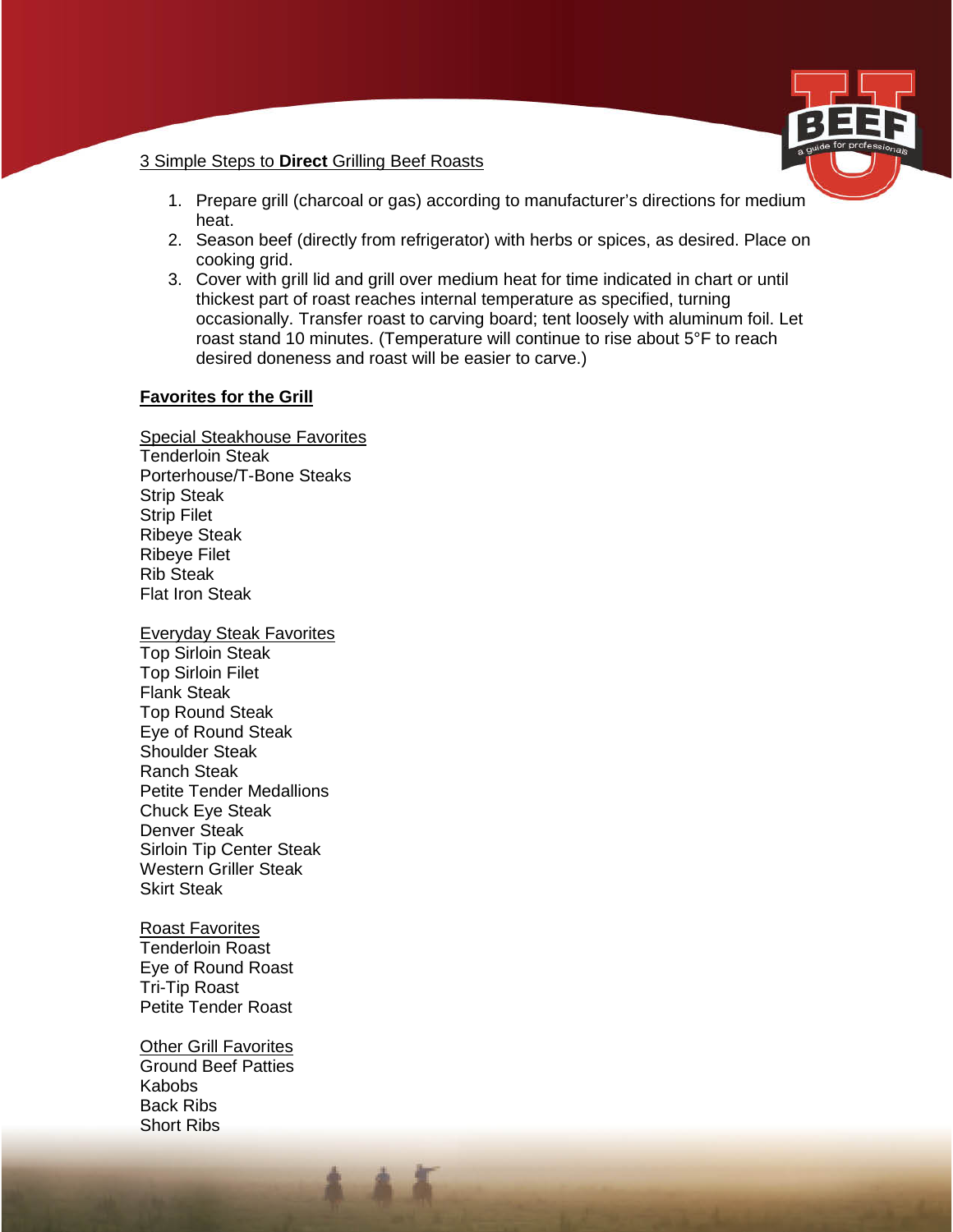

# **Beef Grades and Serving Size**

Choice is the most widely available beef grade, and these steaks grill up juicy and delicious. Because Select steaks have less marbling, they tend to be a bit less tender, juicy and flavorful.

Two (3-ounce) cooked, trimmed servings of beef equal the USDA's recommended daily serving for meats. Typically, one steak is equal to one serving. More generous-sized steaks can weigh 6 to 8 ounces uncooked so one of these steaks may be an entire recommended daily amount for meat. (Remember: 4 ounces boneless raw beef usually yields 3 ounces cooked, trimmed beef.)

# **Grilling Guidelines:**

For charcoal grilling, when coals are medium, ash-covered (approximately 30 minutes), spread in single layer and check cooking temperature. Position cooking grid. To check temperature, cautiously hold the palm of your hand above the coals at cooking height.

Count the number of seconds you can hold your hand in that position before the heat forces you to pull it away; approximately 4 seconds for medium heat. For gas grilling, gas grill brands vary greatly and grilling times may need to be adjusted. Consult owner's manual for specific grilling information.

Trim visible fat before grilling to help prevent flare-ups. If food is grilled over too high heat, the exterior can become overcooked or charred before the interior reaches the desired doneness. Charring is not recommended.

\*Remove from grill when internal temperature(s) reaches 135°F for medium rare; 150°F for medium doneness. Let stand 5 minutes.

\*\*Remove from grill when internal temperature(s) reaches 140°F for medium rare; 155°F for medium doneness. Let stand 5 minutes.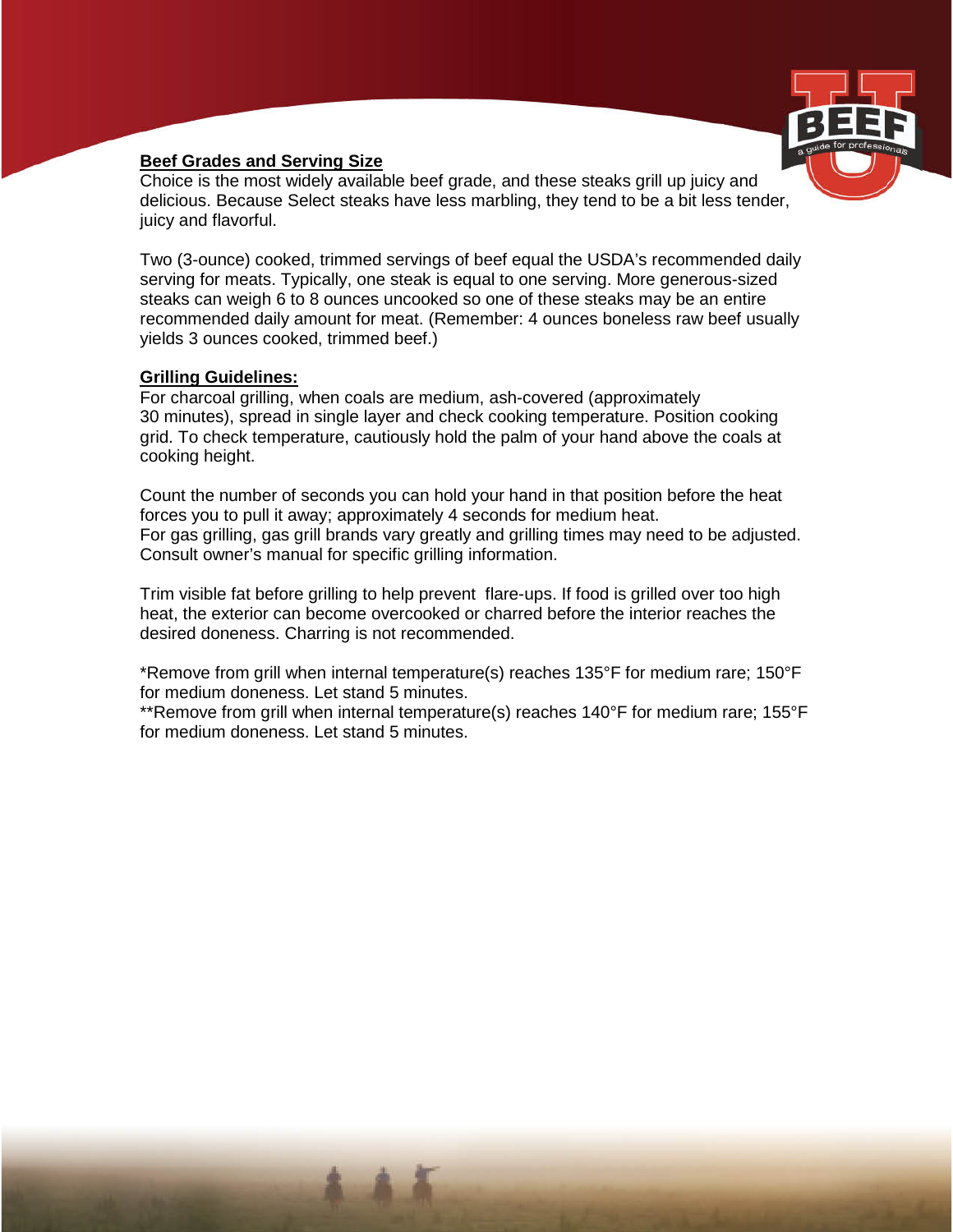

# **Beef Grilling Guidelines**

Note: Chart guidelines were developed using Weber Genesis gas grills.

|                 |                                        |                             | Approximate Cooking Time<br>for Medium Rare (145) to<br>Medium (160) |                     |  |
|-----------------|----------------------------------------|-----------------------------|----------------------------------------------------------------------|---------------------|--|
| <b>Beef Cut</b> |                                        | Weight/<br><b>Thickness</b> | Charcoal                                                             | Gas                 |  |
| <b>CHUCK</b>    | Chuck Eye Steak, boneless              | $\frac{3}{4}$ inch          | 9 to 11<br>minutes                                                   | 9 to 12<br>minutes  |  |
|                 |                                        | 1 inch                      | 12 to 14<br>minutes                                                  | 13 to 17<br>minutes |  |
|                 | Top Blade Steak, boneless              | $\frac{3}{4}$ inch          | 6 to 9 minutes                                                       | 6 to 9<br>minutes   |  |
|                 |                                        | 1 inch                      | 9 to 13<br>minutes                                                   | 10 to 13<br>minutes |  |
|                 | <b>Flat Iron Steak</b>                 | 8-oz each                   | 10 to 14<br>minutes                                                  | 12 to 16<br>minutes |  |
|                 | Shoulder Steak, boneless<br>(marinate) | $3/4$ inch                  | 8 to 12<br>minutes                                                   | 9 to 12<br>minutes  |  |
|                 |                                        | 1 inch                      | 12 to 17<br>minutes                                                  | 15 to 19<br>minutes |  |
|                 | <b>Ranch Steak</b>                     | $3/4$ inch                  | 8 to 11<br>minutes                                                   | 8 to 11<br>minutes  |  |
|                 |                                        | 1 inch                      | 11 to 14<br>minutes                                                  | 12 to 16<br>minutes |  |
|                 | <b>Petite Tender Roast</b>             | 8 to 12-oz each *           | 14 to 18<br>minutes                                                  | 14 to 19<br>minutes |  |
|                 | Denver Steak                           | $1/2$ inch                  | 4 to 7 minutes                                                       | 5 to 8<br>minutes   |  |
|                 |                                        | $3/4$ inch                  | 7 to 10<br>minutes                                                   | 8 to 11<br>minutes  |  |
|                 |                                        | 1 inch                      | 10 to 14<br>minutes                                                  | 12 to 17<br>minutes |  |
| <b>RIB</b>      | Rib Steak, small end                   | $3/4$ inch                  | 7 to 10<br>minutes                                                   | 7 to 10<br>minutes  |  |
|                 |                                        | 1 inch                      | 10 to 15<br>minutes                                                  | 10 to 15<br>minutes |  |
|                 |                                        | 1-1/2 inches **             | 19 to 24<br>minutes                                                  | 20 to 25<br>minutes |  |
|                 | <b>Ribeye Steak</b>                    | 3/4 inch7 to 10<br>minutes  | 7 to 9 minutes                                                       |                     |  |
|                 |                                        | 1 inch                      | 10 to 14<br>minutes                                                  | 9 to 14<br>minutes  |  |
|                 |                                        | 1-1/2 inches **             | 16 to 20<br>minutes                                                  | 15 to 19<br>minutes |  |
| <b>LOIN</b>     | Porterhouse/T-Bone Steak               | $3/4$ inch                  | 8 to 11<br>minutes                                                   | 9 to 13<br>minutes  |  |
|                 |                                        | 1 inch                      | 11 to 16<br>minutes                                                  | 15 to 19<br>minutes |  |
|                 |                                        | 1-1/2 inches **             | 19 to 24<br>minutes                                                  | 20 to 25<br>minutes |  |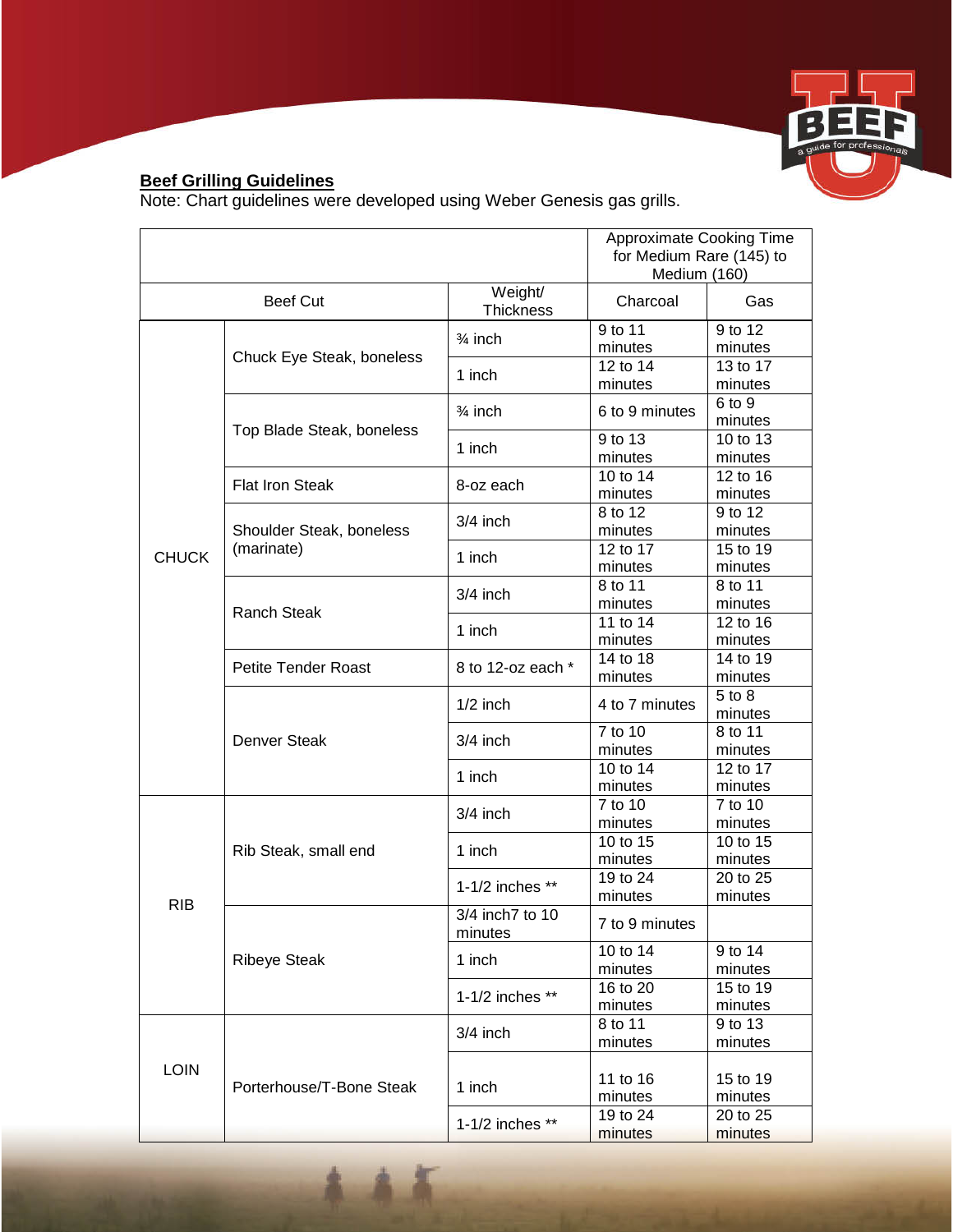|                         | Strip Steak, boneless                                                                  | $3/4$ inch                             | 7 to 10             | Z to 10             |     |
|-------------------------|----------------------------------------------------------------------------------------|----------------------------------------|---------------------|---------------------|-----|
|                         |                                                                                        |                                        | minutes             | minutes             |     |
|                         |                                                                                        | 1 inch                                 | 11 to 14            | 11 to 15            | a g |
|                         |                                                                                        |                                        | minutes             | minutes             |     |
|                         | <b>Tenderloin Steak</b>                                                                | $3/4$ inch                             | 7 to 10             | 7 to 10             |     |
|                         |                                                                                        |                                        | minutes             | minutes             |     |
|                         |                                                                                        | 1 inch                                 | 10 to 14            | 11 to 15            |     |
|                         |                                                                                        | 1-1/2 inches **                        | minutes<br>14 to 18 | minutes<br>16 to 20 |     |
|                         |                                                                                        |                                        | minutes             | minutes             |     |
|                         |                                                                                        |                                        | 7 to 11             | 8 to 13             |     |
|                         | Top Sirloin Steak, boneless                                                            | $3/4$ inch<br>1 inch                   | minutes             | minutes             |     |
|                         |                                                                                        |                                        | 11 to 15            | 13 to 16            |     |
|                         |                                                                                        |                                        | minutes             | minutes             |     |
| <b>SIRLOIN</b>          |                                                                                        |                                        | 22 to 26            | 24 to 30            |     |
|                         |                                                                                        | 1-1/2 inches $*$                       | minutes             | minutes             |     |
|                         | <b>Tri-Tip Steak</b>                                                                   |                                        | 8 to 10             | 8 to 10             |     |
|                         |                                                                                        | $3/4$ inch                             | minutes             | minutes             |     |
|                         |                                                                                        | 1 inch                                 | 10 to 14            | 10 to 14            |     |
|                         |                                                                                        |                                        | minutes             | minutes             |     |
|                         |                                                                                        | $3/4$ inch                             | 8 to 9 minutes      | 8 to 11             |     |
|                         | Sirloin Tip Center Steak                                                               |                                        |                     | minutes             |     |
|                         |                                                                                        | 1 inch                                 | 11 to 13            | 13 to 15            |     |
|                         |                                                                                        |                                        | minutes             | minutes             |     |
| <b>ROUND</b>            | Sirloin Tip Side Steak<br>(marinate)                                                   | $3/4$ inch                             | 9 to 11             | 7 to 9              |     |
|                         |                                                                                        |                                        | minutes             | minutes             |     |
|                         |                                                                                        | 1 inch                                 | 12 to 14            | 13 to 14            |     |
|                         |                                                                                        |                                        | minutes             | minutes             |     |
|                         | <b>Western Steak</b><br>Top Round Steak (marinate)                                     | $3/4$ inch                             | 8 to 10             | 11 to 14            |     |
|                         |                                                                                        |                                        | minutes             | minutes             |     |
|                         |                                                                                        | 1 inch (marinate)                      | 12 to 15            | 15 to 17            |     |
|                         |                                                                                        |                                        | minutes             | minutes             |     |
|                         |                                                                                        | $1-1/4$ inches                         | 18 to 20            | 18 to 20            |     |
|                         |                                                                                        |                                        | minutes<br>10 to 11 | minutes<br>10 to 11 |     |
|                         |                                                                                        | $3/4$ inch                             | minutes             | minutes             |     |
|                         |                                                                                        |                                        | 12 to 14            | 16 to 19            |     |
|                         |                                                                                        | 1 inch                                 | minutes             | minutes             |     |
|                         |                                                                                        |                                        | 20 to 23            | 20 to 23            |     |
|                         |                                                                                        | $1-1/2$ inches                         | minutes             | minutes             |     |
|                         | Eye of Round Steak                                                                     | $3/4$ inch                             | 10 to 12            | 10 to 12            |     |
|                         |                                                                                        |                                        | minutes             | minutes             |     |
|                         | (marinate)                                                                             |                                        | 13 to 15            | 17 to 19            |     |
|                         |                                                                                        | 1 inch                                 | minutes             | minutes             |     |
| PLATE &<br><b>FLANK</b> | Skirt Steak (marinate)                                                                 | 1 to 1-1/2 pounds                      | 7 to 12             | 8 to 12             |     |
|                         |                                                                                        |                                        | minutes             | minutes             |     |
|                         |                                                                                        |                                        |                     |                     |     |
|                         | Flank Steak (marinate)                                                                 | 1-1/2 to 2 pounds                      | 11 to 16            | 16 to 21            |     |
|                         |                                                                                        |                                        | minutes             | minutes             |     |
| <b>OTHER</b>            | Ground Beef Patties-Cook to<br>Medium Doneness (160<br>degrees F)<br>Kabobs, beef only | $1/2$ inch $(4$ -oz                    | 8 to 10             | 7 to 9              |     |
|                         |                                                                                        | each)                                  | minutes             | minutes             |     |
|                         |                                                                                        | $3/4$ inch (6-oz                       | 11 to 15            | 13 to 14            |     |
|                         |                                                                                        | each)                                  | minutes             | minutes             |     |
|                         |                                                                                        | $1 \times 1 - 1/4$ inches<br>(1 pound) | 5 to 7 minutes      | 7 to 9              |     |
|                         |                                                                                        |                                        |                     | minutes             |     |

**START START**